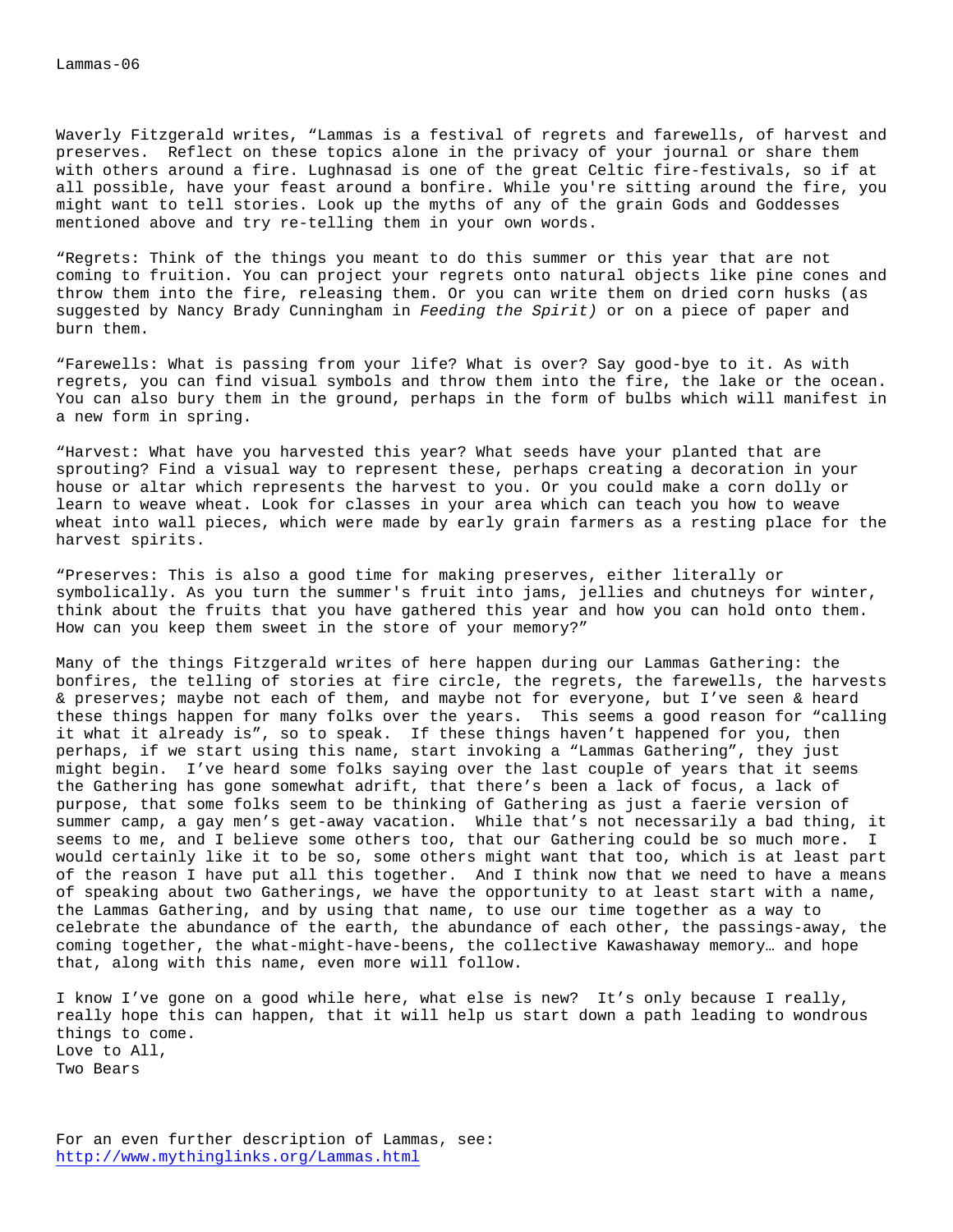"It is a hot, lazy, delicious time of the year. Bees buzz in the heat of the day, the air is still, and the force of the sun remains strong, even though its sway over the earth is slowly diminishing day by day. In the cooler nighttime, frogs and crickets keep us company. It is here, in the gloaming, when so many rituals begin.......

"This is when the powerful gods of the grain harvests are honored. They are in their prime, sometimes generous, sometimes quixotic, and always aware with a bittersweet pleasure that their time will wane, as it always does, and they will die, as they always do, and yet nevertheless they will return to another delicious summer next year, as they always do, and have, and will, for this is the endlessly circling Wheel of the Year, and they ride it proudly." Quoted from MYTH\*ING LINKS, An Annotated & Illustrated Collection of Worldwide Links to

Mythologies, Fairy Tales & Folklore, Sacred Arts & Sacred Traditions by Kathleen Jenks, Ph.D., http://www.mythinglinks.org/Lammas.html For an even further description of Lammas, see http://www.ladybridget.com/r/augi001.html

Celebrating the Seasons Lore and Rituals by Selena Fox Lammas

Lammas, or Lughnassad, occurs in late July and early August. It is marks the middle of Summer and the beginning of the harvest. It is the first of three harvest festivals and is usually associated with ripening grain. It heralds the coming of Autumn. The Goddess manifests as Demeter, Ceres, Corn Mother, and other agricultural Goddesses. The God manifests as Lugh, John Barleycorn, and vegetation Gods. Colors are Golden Yellow, Orange, Green, and Light Brown. It is a festival of plenty and prosperity. Have a magical picnic and break bread with friends. Do a meditation in which you visualize yourself completing a project you have already begun. Make a corn dolly charm out of the first grain you harvest or acquire. Bake a sacred loaf bread and give a portion of it to Mother Earth with a prayer of appreciation. Make prayers for a good harvest season. Do prosperity magic. Harvest herbs in a sacred way for use in charms and rituals. Kindle a Lammas fire with sacred wood and dried herbs. If you live in or near a farming region, attend a public harvest festival, such as a corn or apple festival. http://www.circlesanctuary.org/pholidays/Lammas.html

Falling midway between Summer Solstice and Autumnal Equinox is the cross-quarter holiday of Lughnasadh, which is the first in the trilogy of harvest festivals, Lughnasadh, Mabon and finally Samhain. It is at the time of Lughnasadh when the days suddenly seem to shorten and the nights grow longer. http://www.witchvox.com/va/dt\_va.html?a=usxx&c=holidays&sc=lughnasadh&id=1989

From "Gay Witchcraft", by Christopher Penczak (who came the first weekend of Gathering last year!-Two Bears) By actively celebrating the wheel (of the year-TB), a witch gets to know and understand

the changing faces of the God and Goddess, as represented through the various myths associated with the holidays. The direct experience tat can come through ritual and meditative celebrations is more important than intellectual understanding. By itself, the wheel consists of four solar festivals – the two equinoxes and two solstices – and four fire festivals, celebrations between those solar holidays, marking

shifts in humanity's relationship with the land through agriculture. Fire is used in such celebrations for light, cleansing, and energy, hence the name fire festival. Collectively the wheel of the year is the story of the Goddess and God and their relationship. (Lammas is one of these four fire festivals, although Franklin & Mason[authors sited below], claim this is a modern notion.-TB)

On Lammas… celebrated on August 1, we have the first harvest. The solar and grain god of the light is sacrificed by the god of the dark. We take the first grain harvest, and offer it to the gods. This is a funeral celebration, thanking the god of grain for his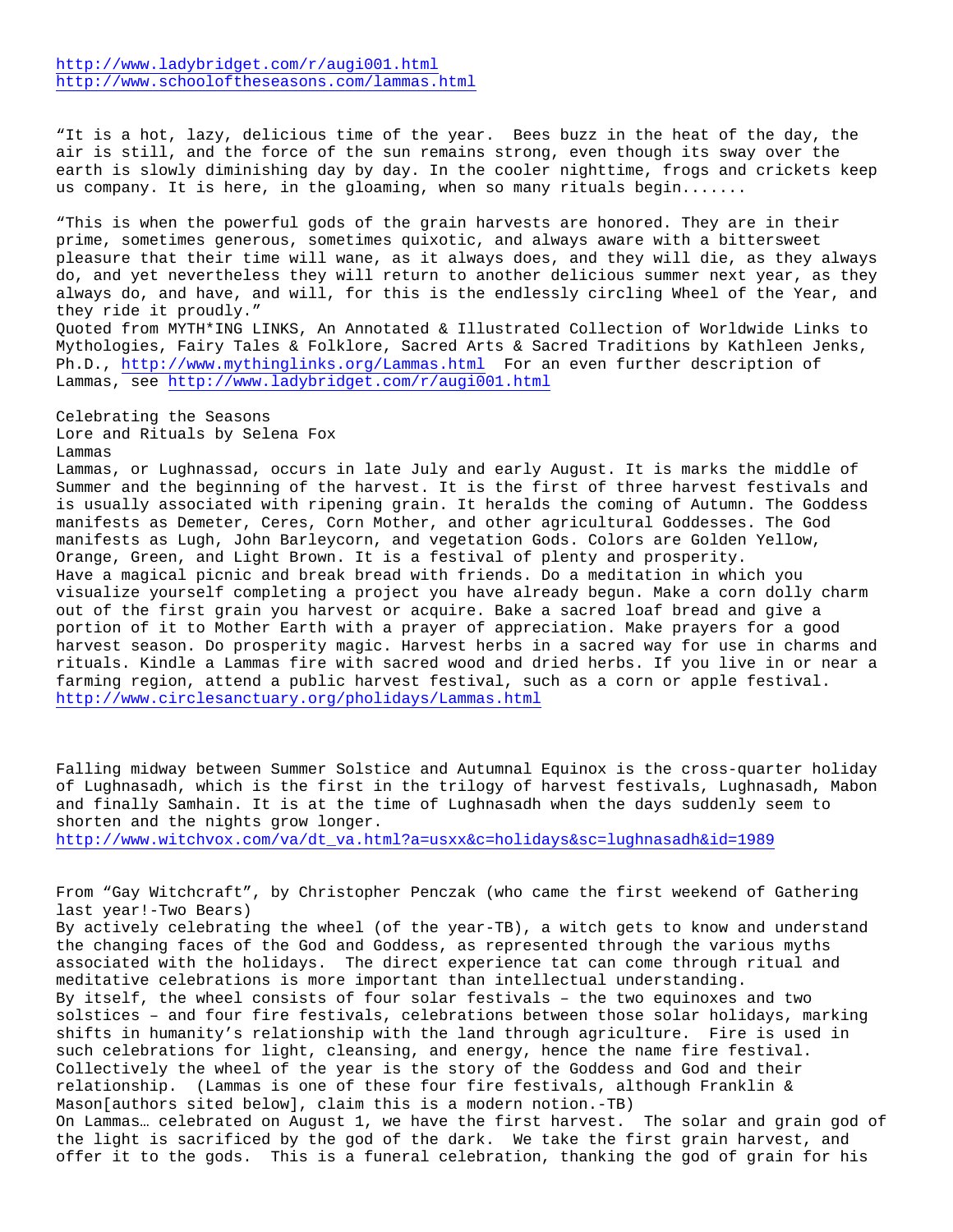sacrifice, so that we may live. The Celtic god Lugh is associated with this harvest, being both a grain and solar figure. Lammas is the first harvest when effigies of the God, made from grains and cornhusks were sacrificed. Make your own by gathering hay, cornhusks, dried grass, or dried flowers. Bundle them with string to form the figure of a man. In ritual, burn the corn dolly in your cauldron or if you have a fire. Burn offerings of cornmeal or wheat. Bake and share bread as a part of the Great Rite. You are consuming the grains of the God. Although this is a funeral, think of it as a celebration. Games are often played on Lammas. From "Lammas: Celebrating the Fruits of the First Harvest" by Anna Franklin & Paul Mason (This is a 276 page book, from which I have tried to present just a few highlights we might find useful for ourselves while at Kawashaway-TB) Traditional Lammas Customs Well Dressing (England) In many English villages, especially those in Derbyshire, wells are decorated with elaborate floral tributes, a custom know as well dressing. This practice dates back thousands of years in one form or another but is not a continuous tradition; in many cases the custom died out and was revived in Victorian times or even more recently. Originally wells would have been adorned with simple garlands. Nowadays, well dressing has developed into a highly ornate folk art, with a strong element of friendly competition between neighboring villages. A wooden framework is erected and covered with clay into which flower petals, leaves, moss, berry seeds, and pine cones are pressed to produce elaborate pictures, usually of biblical subjects. Ancient Themes for Modern Pagans First Fruits Lughnasa (or Lammas) celebrates the fruition of the year's work with the weaning of calves and lambs, the ripening of the grain, and the first apples, pears, bilberries, blackberries and grapes. For your Lughnasa celebrations, gather a basket of assorted ripe fruit and place it on the altar, or decorate the ritual area with fruit. They may be blessed during the course of the ritual and shared with others at the end of the evening for luck. An old custom was to pick the first apples and make them into a drink called Lammas Wool, (the recipe calls for beer or ale, but we could use "soft" cider at Kasa instead!-TB) Another tradition you might like to enact is the election of the Harvest Lord and lady to oversee the Lammas feast. They can be chosen by lot or by merit and crowned with wreaths of wheat ears, cornflowers, and poppies. At the end of the feast, the crowns are buried in the earth as an offering to the earth goddess. (The chapter on foods contains recipes for: Soda Bread, Plaited Bread, St. Oswald's Gingerbread Squares, various Bannocks,{oat cakes}, Potatoes, Scones, Three Sisters Soup, Fish & Seafood, berry & fruit preparations, and a few beverages. There is also a large chapter on rituals.-TB) COLORS Royal Purple or heather purple Gold and yellow (for the ripening corn) Brown (for the earth) Red (for blood and/or fire) PLANTS Alder Apple Arum lily Ash Basil Borage Daisy Fennel Gorse

Grain Hazel